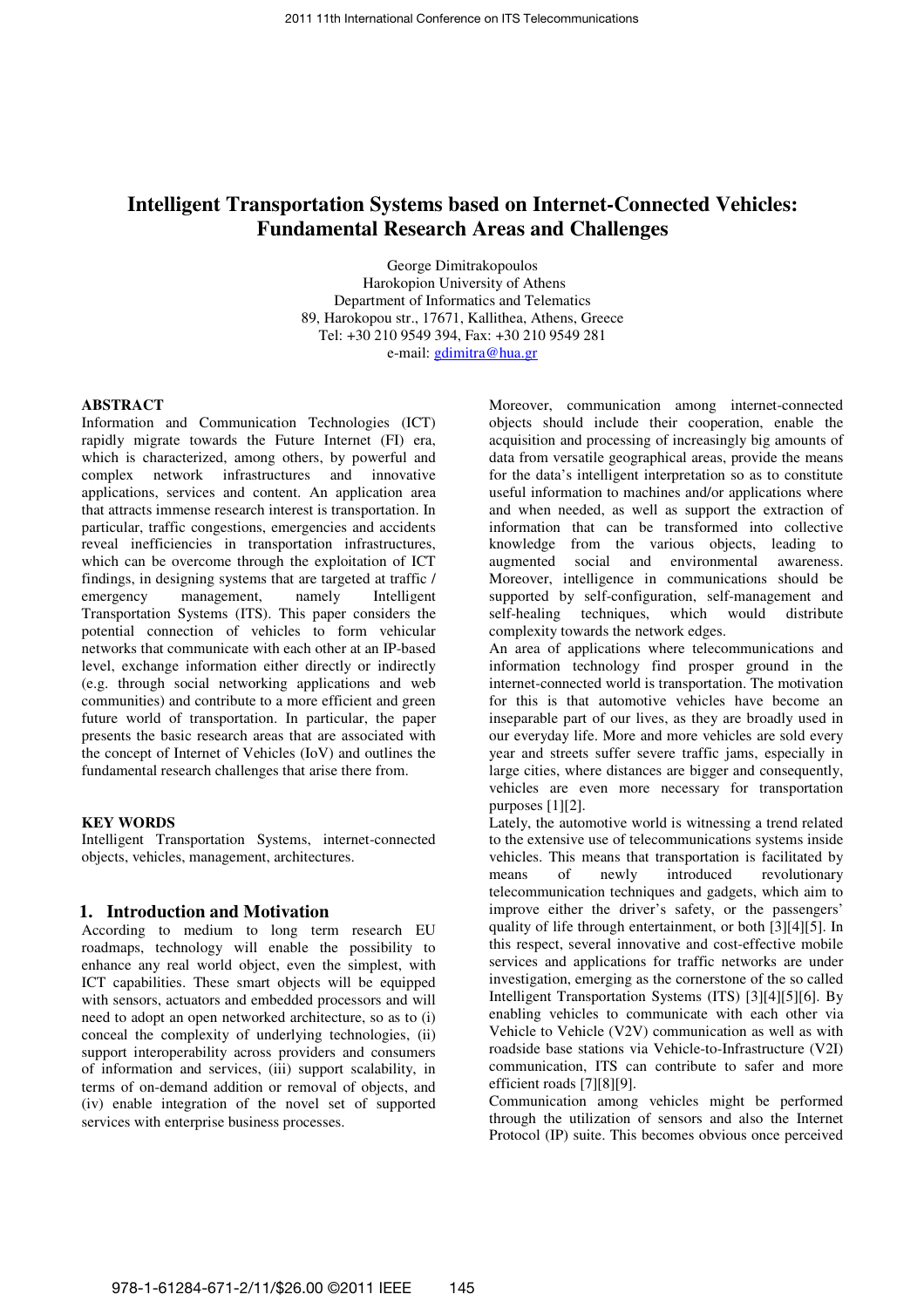that a modern vehicle is nothing less than a mobile multisensor platform with hundreds of sensors. The usefulness of those sensors is manifold. First, they can be used to monitor the driver, the vehicle and the environment, with the ultimate goal to support a safe, efficient, economic and ecologic road transport, through real time traffic/safety/emergency management. Moreover, they form the base for a moving intelligence, detecting information and automatically inferring conclusions which eventually allow the vehicle to act on the driver's intention. Interconnecting these vehicular multi-sensor platforms with other vehicles or elements in the infrastructure using communications technology allows for the design and development of numerous novel services and applications.

In the light of the above, this paper presents the fundamental research areas that comprise the concept of the internet-connected world of transportation. The next section contains an overview of the basic business models that arise from this concept. Section 3 discusses on management algorithms for vehicles, whereas section 4 describes challenges that are relevant to the architecture for internet-connected vehicles. Finally, concluding remarks and an outline of future research are provided.

# **2. The concept of internet-connected vehicles**

### **Intelligent Transportation Systems**

In general, ITS aim to address problems such as transportation safety as well as traffic management by reducing collisions and traffic congestions [9][10]. Research in ITS has been so far focused on the following areas:

a) Traffic assessment and management, where some research efforts deal with traffic information systems based on ad hoc networks, while other present centralized solutions where the traffic assessment and hazard recognition is concentrated in traffic management centers [11];

b) In-vehicle and on-road safety management, which tries to assess the driving style via non-intrusive sensors - monitoring of the driver. The most popular concepts are measuring the deviation from the middle of the driving lanes or detecting conspicuous signal characteristics of the steering wheel angle [12];

c) Driver modeling techniques, which try to provide accurate analyses of cognitive processes of drivers in semi-automated vehicles, to predict the impact of future driver assistant systems on driver workload, behavior and safety [13];

d) Emergency management, which can be divided in (i) management of increased traffic caused by emergency situations, and (ii) management of emergencies that directly affect the safety of the route of individual vehicles [14][15].

e) Affecting environmental effects of transportation by reducing emissions of vehicles though enhanced traffic and transportation management [16].



**Figure 1: High level view of ITS** 

A high level view of a simple ITS is provided in Figure 1, where the blue vehicle is aided to avoid an emergency situation caused by the red vehicle that has suddenly gone out of order, through V2V and V2I communications. In particular, after gathering the necessary information, the blue vehicle's intelligent management system that is part of its ITS, informs the driver that he should slow down and potentially make a turn, so as to avoid any unwanted implications. Intelligence lies in the ITS proactive decision upon alternatives, which would otherwise be feasible only after the driver could see/understand the emergency.

However, despite the establishment of ITS, there is still way to go for maximizing transportation efficiency and safety. This is justified as follows:

- The traffic conditions that should be handled by vehicles may frequently change, in a sudden or recurring manner. So, on one hand, traffic needs to be assessed in real-time. On the other hand, traffic patterns resulting from a learning process could add accuracy to the messages communicated to the drivers;
- Legacy traffic assessment and management systems are mainly centralized. Moreover, the communication among the central management entities and the vehicles is being done through internet, satellite or cellular systems. Specifically, vehicles dispose positioning systems and obtain information on the traffic situation. The driver is thus capable of deciding on the most proper direction to follow. This means that, in principle, such systems are complex,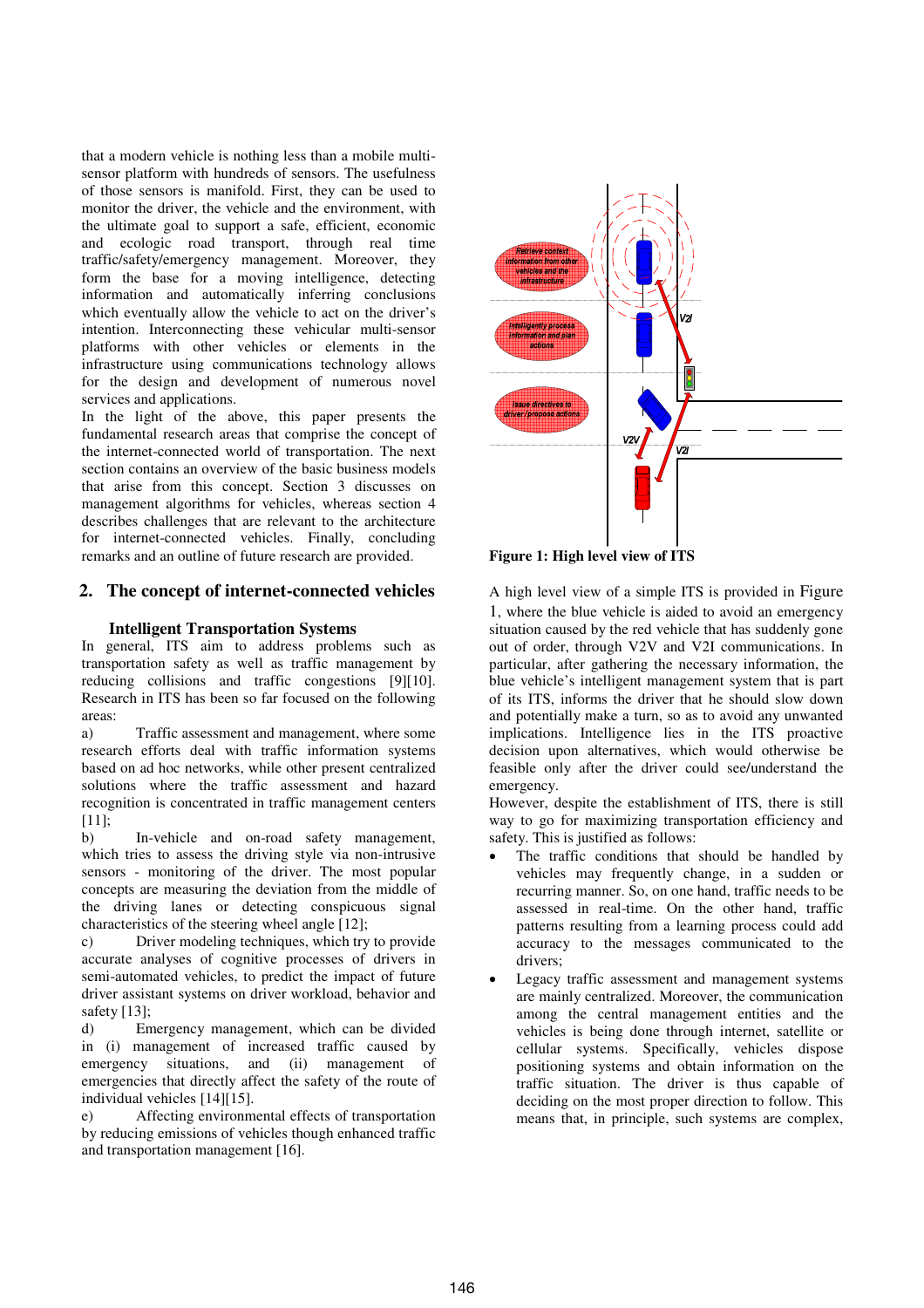as well as unsuitable for adapting, in short time scales, to context changes.

• Currently, the collection of context information, the solution of optimization problems and the application of reconfiguration decisions is an off-line process, applied in medium (or long) time scales;

Intelligence embedded in vehicles is still at a very low level and there is no assessment in the vehicle of the overall safety status that would rely on a correlation of the global traffic condition and the vehicle and driver behavior.

#### **2.2 The Internet-of-Vehicles (IoV) concept**

The concept of IoV envisages vehicles and objects of the transportation infrastructure that are connected through an all IP-based infrastructure, capable of exchanging information directly or indirectly and appropriate for resolving several kinds of issues, so as to result in a more efficient, safe and green world of transportation.

To realize the IoV concept, a certain number of aspects are to be tackled, namely:

- A scenario-driven approach through a thorough analysis of a number of scenarios envisaged to form part of a future world of internet-connected vehicles, such as:
	- o Intelligent traffic management
	- o Safety and emergency management
	- o Eco-driving for energy-efficiency
- Autonomic management algorithms improving the operation of internet-connected vehicles, in terms of safety and traffic management, greentargeted criteria, as well as for enabling services from the vehicular extended internet:<br>
o versatile data acquisition
	- o versatile data acquisition and aggregation from various internetconnected vehicles, directly and indirectly (even through networks of social type);
	- o driver, vehicle and environment modelling for inferring collective and yet individualised knowledge that can be used in context handling
	- o producing outputs on a per-scenario basis for optimizing the performance of internet-connected vehicles;
	- o service-oriented effective solutions for a massively large networked system, developed by different organizations and spread across the world, used by millions of vehicles and comprising huge numbers of sensing and computing devices with (basic) communication capabilities.
	- o A complete functional and system architecture for IoV, based on existing standardsand providing extensions when necessary. The architecture will

comprise a set of functional blocks that will be extracted from the requirements (deriving from the selected scenarios) and will include a full specification of interfaces.



**Figure 2: Preliminary illustration of the IoV solution**

The concept of IoV is envisaged to create important value-adding mechanisms for the wireless industry (manufacturer, application/service provider) and the user. The vision of internet-connected vehicles that are managed, and coordinated with the transportation infrastructure, by autonomic systems (that are advanced with respect to the state-of-the-art, as explained in the corresponding section) leads to enhanced vehicular service provision, lower costs (components of the total ownership costs), and management decisions with a larger "green" footprint. IoV requires efficient solutions to several technical challenges and also the evolution, bundling and exploitation of different concepts, ranging from autonomic management V2X protocols communication to social networks.

Figure 2 is a first illustration of the overall IoV solution. It depicts the basic components of the solution, namely:

- (a) the autonomic management algorithms
- (b) the internet of vehicles as enablers of future green ITS
- (c) the IoV architecture fundamental functional blocks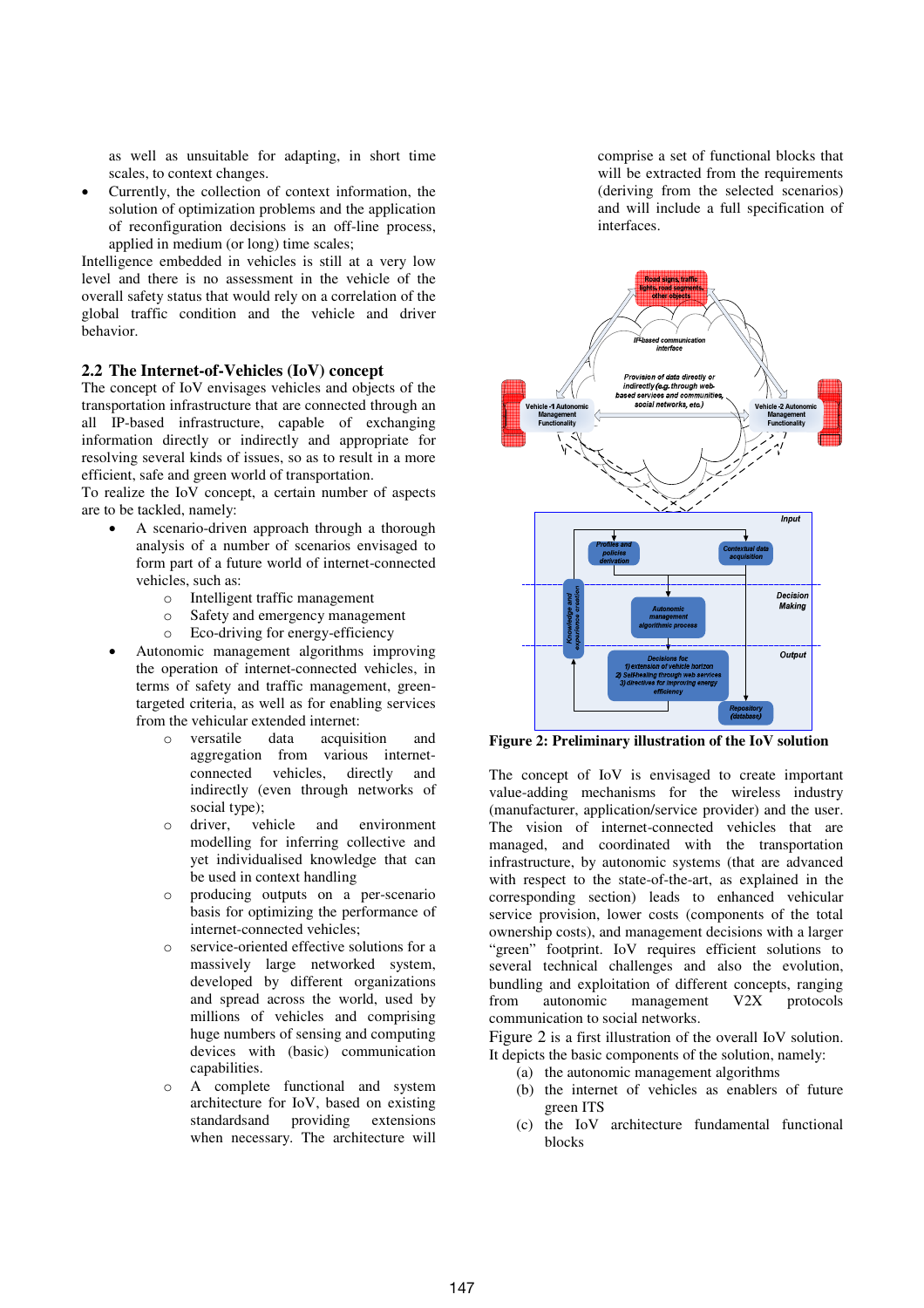(d) the scenario-driven approach

### **3. Business models**

This area of research needs to use a number of predefined scenarios to develop a detailed business model framework that will fit the overall objectives of the concept. Moreover the Business Model Framework will provide the foundations for the exploitation in order to successfully develop the exploitation plan.

Business models present and describe the market segments with the desired characteristics that will have an inherent interest in the developments of the IoV concept. Moreover, they will accurately define the added value of the products and services envisaged. The business models will, by definition, identify novel revenue streams for parties involved and develop, based on the concept consortium and their business partners, a network of business liaisons able to support with enthusiasm the concept's output and commercial ventures.

Finally an accurate cost analysis needs to take place in order to provide the necessary financial and resources thresholds which will provide the envisaged limits of the concept's Business Plan. Given an indicative 5 year time to market for the concepts most innovative research results, the concept of IoV will have enough time to mature through the business units of companies adopting it and reacting to the first feedback from business experts, user groups and scientific experts even during the lifetime of the concept.

Additionally, the business models area will ultimately need to develop the guidelines for the business strategy. The key elements to analyse will be the market definition, including the type of users and stakeholders; the type of products/services provided; the analysis of existing similar products/services; the competitive strategy and the competitive advantage. This work also implies the development of a Vision, Mission, Core Values, Policies and Image and strategic objectives that will be the input to develop the Business Plan. Moreover, a cost - benefit analysis will be performed in order to assess the monetary valuation of the risks connected to the commercialisation of the products/services developed.

Moreover, another important part of this area needs to be dedicated to the description of the usage scenarios based on which the requirements will be defined. The scenarios will be a depiction of the envisaged impact of the IoV research results and a strict benchmark for the success of the concept.

Last, this area of research is relevant to the realization of a thorough, systematic review and collection of the total requirements and needs from all participating roles of the IoV service chain. Participating companies and research institutions will provide their experience on market needs and various views will be collected through questionnaires that will be designed for this reason.

# **4. Autonomic Management Algorithms for Vehicles**

This research area will provide a modeling and evaluation chain to properly model the state of the vehicles, the drivers and the environment. A particular focus will be to enable a proper abstraction from the physical world including particular the information from human behaviours into the ICT domain. This includes all facets of the physical world as seen though the vehicle's sensors, including meta-information about the uncertainty, ambiguity and quality of the information.

Based on this modeling, this research area will develop an in-vehicle context inference engine which will identify new algorithms to infer higher level contexts from the large number of data given going far beyond a single vehicle horizon. Not only the vast amount of data about the vehicles, drivers and environment which has to be interpreted in a timely and adequate manner, also the distributed nature of the contextual information is a challenge this area will particularly address.

The final aim is to provide a decision base for any entity in a vehicle which directly or in-directly performs an action on behalf of the driver or even his or her intentions. Due to the proactive and complex dynamics of IoV applications, it is important that the context inference process is intelligible (also called scrutable) to allow at any time to understand "what the system knows, how it knows it, and what it is doing".

Further, this research area is also relevant to the provision of the necessary specification means, propose models for programmable interfaces (in a platform independent way) and interact for this purpose with the appropriate standardisation bodies. In this context, we will progress on vehicles architecture specification. In this respect, it will design and implement an in-vehicle process management system. The system will implement causeaction mechanisms based on rules that are defined e.g. to identify faulty or degraded or obsolete services. Such flexibility allows managing many types of exceptions in processes, also considering that web services have both permanent and transient faults. In addition, an in-vehicle communication manager will cater for the processing all the information coming from the vehicle signals (e.g., speed, throttle, brake activity, navigation destination, etc.) and decide what and when transmit to the external world (other vehicles, fixed infrastructure points, service centers). The decision will be taken by probabilistic algorithms complementing an expert-defined rule-based system, with the overall aim to guarantee the communication of data from the vehicle to the external world. The decision process will keep into account real time information e.g. on the network congestion state and the priorities of the messages to be delivered, as well as information about the neighbouring nodes. Furthermore, an in-vehicle human-computer interaction module will be created for the user interaction with other vehicles and the Internet to any vehicle-specific services. This interaction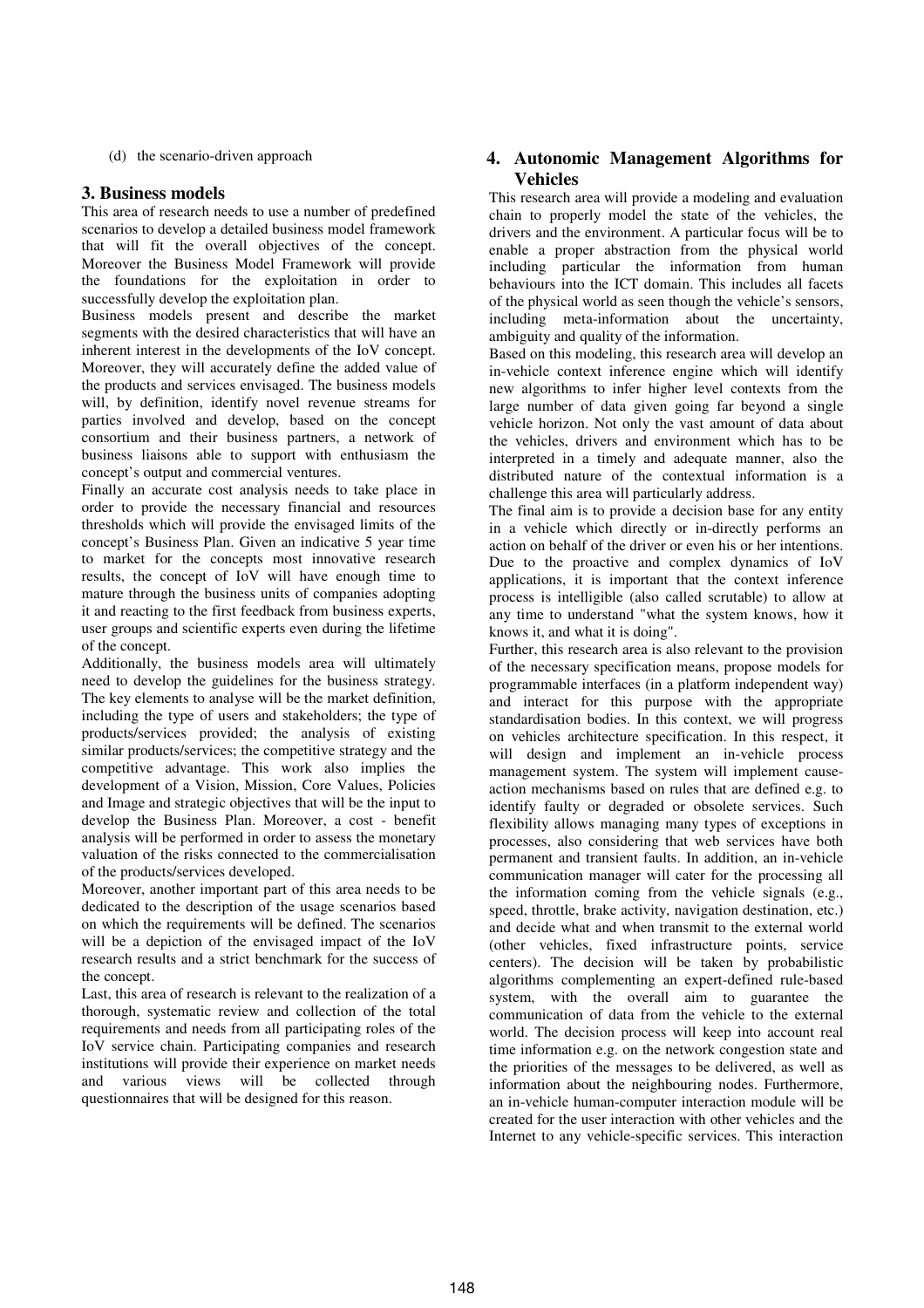module will be designed in a way to act upon the driver's behalf to a maximum extend where possible.

# **5. Architecture for Internet-Connected Vehicles**

The major objective of this research area is to perform all necessary actions to integrate the vehicles with the internet, so as to ensure the realization of the concept of IoV from an architectural point of view. In detail, this area of interest needs to:

• design and develop the functional and system architecture for IoV with functions that facilitate a higher operational efficiency of internet-connected vehicles; to do so, the system architecture will be adapted to the needs of a system applying autonomous decision-making techniques.

Specify the necessary supporting functionalities (additional reference points, interfaces and protocols) and propose how those will be mapped onto existing standards and how to be efficiently be prepared for future ITS; this includes several architecture and protocol alignments with respect to Network and Application layer protocol extensions/modifications.

Explore all networking issues with regards to service platform elements of IoV, so as to guarantee seamless connectiviy in heterogeneous environments;

• Design and develop engineering mechanisms to handle security aspects in a way they render communication inside internet-connected vehicles secure and trustworthy for all communicating parties.

In particular, this research area will provide the general architecture, combining the different components and mechanisms and providing guidelines for the development work. Based on the requirements devised in the business model area, architectural related work will identify and specify the functional blocks as well as the algorithms needed for making the data collected from the vehicles. Most of the work today focuses mainly on pushing sensor data from isolated sensor networks to the Internet. The IoV concept will move beyond this point also studying the appropriate transformation of this data for presentation to and processing by the IoV architecture components. This area will capitalise on existing standards (e.g. IEEE TC ITS) and provide further steps from current SOTA. This includes:

• Building a unique architectural framework that supports both the Telecom Functions (all system operations that ensure proper communication sessions control) and the O&M Functions (all system operations that ensure proper behaviour of the system elements).

Specification of the system entities (their continuous identification and capabilities) and the self-healing, energy-efficiency and web-based functionalities that will be integrated in the architecture.

Specification of the interfaces, the interactions and the corresponding signalling protocols for the interactions.

• Functional model and information set specifications for the basic enablers of IoV: Context awareness, context modeling and inference, eco driving, self-healing, autonomic decision making and management, governance of self-managed vehicles.

Identification of the architecture's specified concepts' impact in standard and emerging network/equipment architectures and the corresponding standardisation opportunities.

• Progress on tool and implementation support by definition of standardised formal languages like DSL (Domain Specific Language) and FDL (Functional Description Language).

Design and development of virtual gateway to route between different Radio Access Technologies (VANETs, UMTS, WiMAX, DVB, etc.).

In the light of the above, other important research challenges that fall in the realm of this area include:

Mechanisms to reduce the average IP acquisition latency and the network overhead;

• Naming, addressing and object localization in networks of internet-connected vehicles

• Mechanisms to extend the coverage time of nodes in internet-connected vehicles from a DHCP perspective.

Investigation of routing protocols including tunneling through non-IP links

Investigation of OSPF extensions based on novel techniques, which deviate further from the conventional OSPF.

• IPv4/IPv6 functions blocks mapping to IoV architecture functional blocks

• Exploitation (through potential modifications) of IPv6 features in the system architecture and the IP transport network; e.g. investigation of WAVE short messaging protocol (WSMP) foreseen to be used on service channel (SCH) and control channel (CCH) and potential provision of gateways to the vehicle, so as not to restrict IoV applications to (one of) the service channels.

• Investigation of emerging needs of IP Mobility that can be treated also with Vertical Handover technologies; this include also the potential utilization of scalable mobile IP.

# **6. Case study: intelligent parking management**

As an indicative area of application of the concept of IoV, this section presents a novel scheme for intelligent parking management based on wireless sensor networks and internet-connected vehicles and objects of the transportation infrastructure.

A first description of the parking management solution is provided in Figure 3. As shown there, the scheme, namely "i-park-wireless" will be based on the following features:

Ad-hoc formation of networks of sensors among moving vehicles and objects of the transportation<br>infrastructure. The networks' characteristics and infrastructure. The networks' characteristics and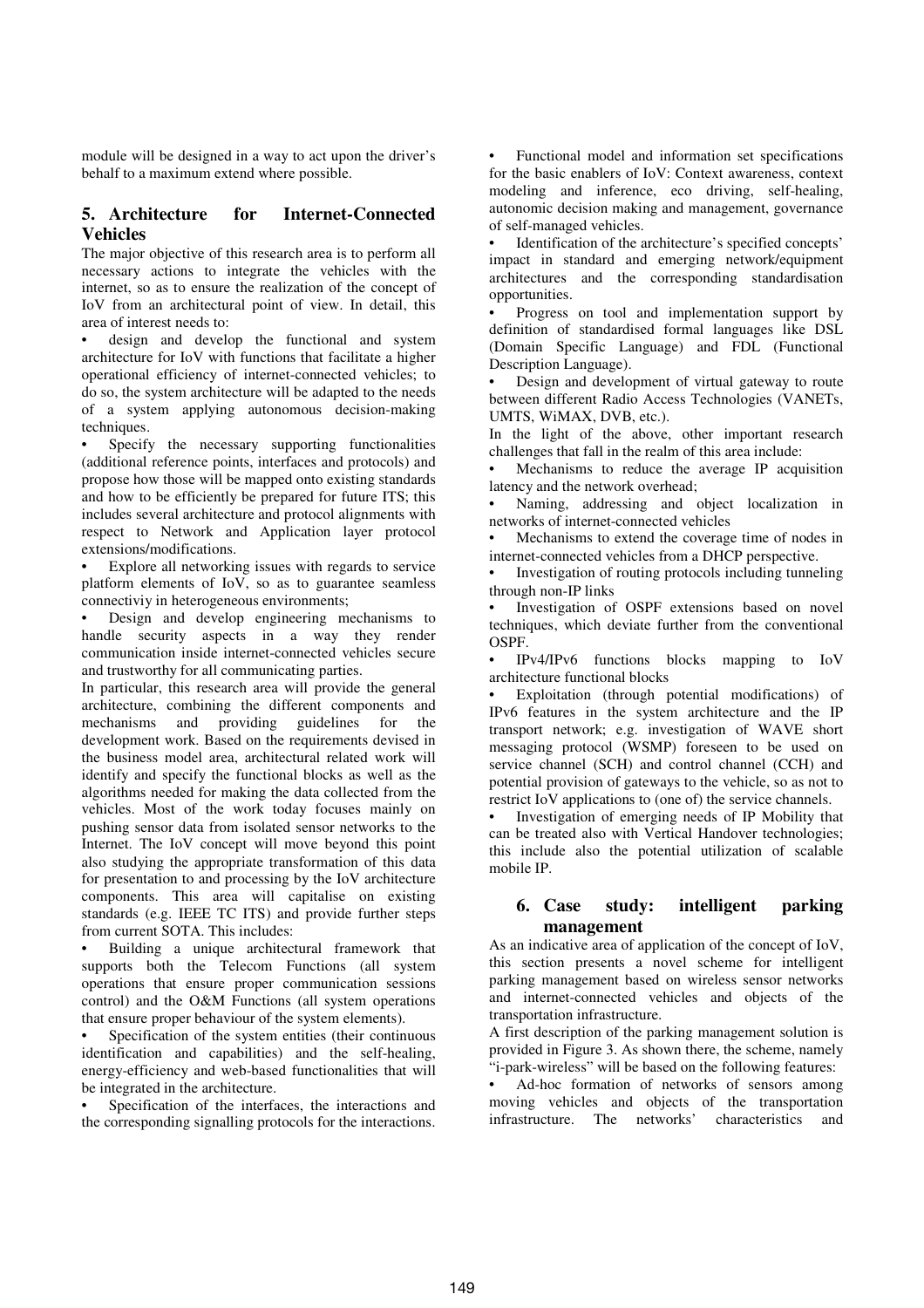parameters will be analyzed in detail, in order to enable information extraction;

• Combination of infrastructure information with data generated from onboard fused sensor data. In addition, knowledge inferred from previous stored and/or learnt experiences will also be used;

• Aggregation and interpretation of in-vehicle sensor measurements. Hierarchical processing of sensor measurements with specialized reasoning techniques will yield information about the vehicle-driver interactions and vehicle state at various abstraction levels;

Basic learning techniques, such as pattern matching and context recognition that help a system compare current contextual situations with past ones and identify already applied solutions that could be put into effect. However, faster, more effective and more stable leaning strategies should be adopted;

Issuing of directives to drivers in terms of the most effective traffic management and direction of vehicle towards the identified white parking space. This includes potential real time updates on-route.

The ultimate goal of such a scheme is to utilize internetconnections and sensors/sensor networks, so as to ensure the communication between vehicle and any relevant infrastructure system and efficiently directing the vehicle towards the desired destination (white parking space).



Figure 3: Outline of the i-park-wireless solution

### **7. Conclusions**

With the unstoppable innovations in the world of telecommunications being introduced to human lives every day, novel areas of interest are sought for by research and development projects, as well as discussion fora, worldwide. Those efforts tend to identify novel services, applications and even products, which will aim at focusing at a specific human interest area and resolve issues that will facilitate people in their everyday activities.

An area that attracts increasing interest is transportation. Intelligent Transportation systems constitute the cornerstone of several research attempts at a worldwide

level, with several novel concepts being introduced nowadays. A revolutionary idea lies in the attempt to connect vehicles through an all-IP based infrastructure, so as to target transportation, safety and emergency management, all under a green footprint. In this respect, this paper has presented the fundamental research issues that need to be tackled when trying to realize such a concept. In conclusion, it is envisaged that the concept of IoV will attempt to resolve several aspects of the world of transportation that nowadays constitute problems and facilitate transportation in a way that it could be come, safer, more efficient and green for everybody.

Last, the paper has presented a case study that could constitute an application area for internet-connected vehicles, namely parking management. As shown, several exciting areas are created and it is envisaged that research will soon follow the vision of internet-connected vehicles.

# **7. References**

- [1] R. Poole, T. Balaker, "Virtual Exclusive Busways: Improving Urban Transit While Relieving Congestion", Policy Study 337, Reason Foundation, September 2005.
- [2] C. Steger-Vonmetz. Improving modal choice and transport efficiency with the virtual ridesharing agency. Proceedings of the 8th International, IEEE Conference on Intelligent Transportation Systems, 2005.
- [3] F. Wang, C. Herget, D. Zeng, "Developing and Improving Transportation Systems: The Structure and Operation of IEEE Intelligent Transportation Systems Society", IEEE Transactions on Intelligent Transportation Systems, Volume 6, Issue 3, Sept. 2005 Page(s): $261 - 264$ .
- [4] P. Philippopoulos, G. Soulos, A. Krukowski, N. Argyreas, V. Gorgas, D. Kyriazanos, D. Axiotis, S. Thomopoulos, "An Intelligent Location-Based Transport Management System", IEEE Intelligent Vehicles Symposium, 2007.
- [5] L. Figueiredo, I. Jesus, J. Machado, J. Ferreira, J. Martins de Vehiclevalho, "Towards the development of intelligent transportation systems", in Proc IEEE International Conference on Intelligent Transportation Systems, 2001.
- [6] G. Dimitrakopoulos, P. Demestichas, "Intelligent Transportation Systems based on Cognitive Networking Principles", IEEE Vehicular Technology Magazine (VTM), March 2010.
- [7] Wang, F.-Y.; Herget, C.; Zeng, D., Guest Editorial "Developing and Improving Transportation Systems: The Structure and Operation of IEEE Intelligent Transportation Systems Society", Intelligent Transportation Systems, IEEE Transactions on, Volume 6, Issue 3, Sept. 2005 Page(s):261 – 264.